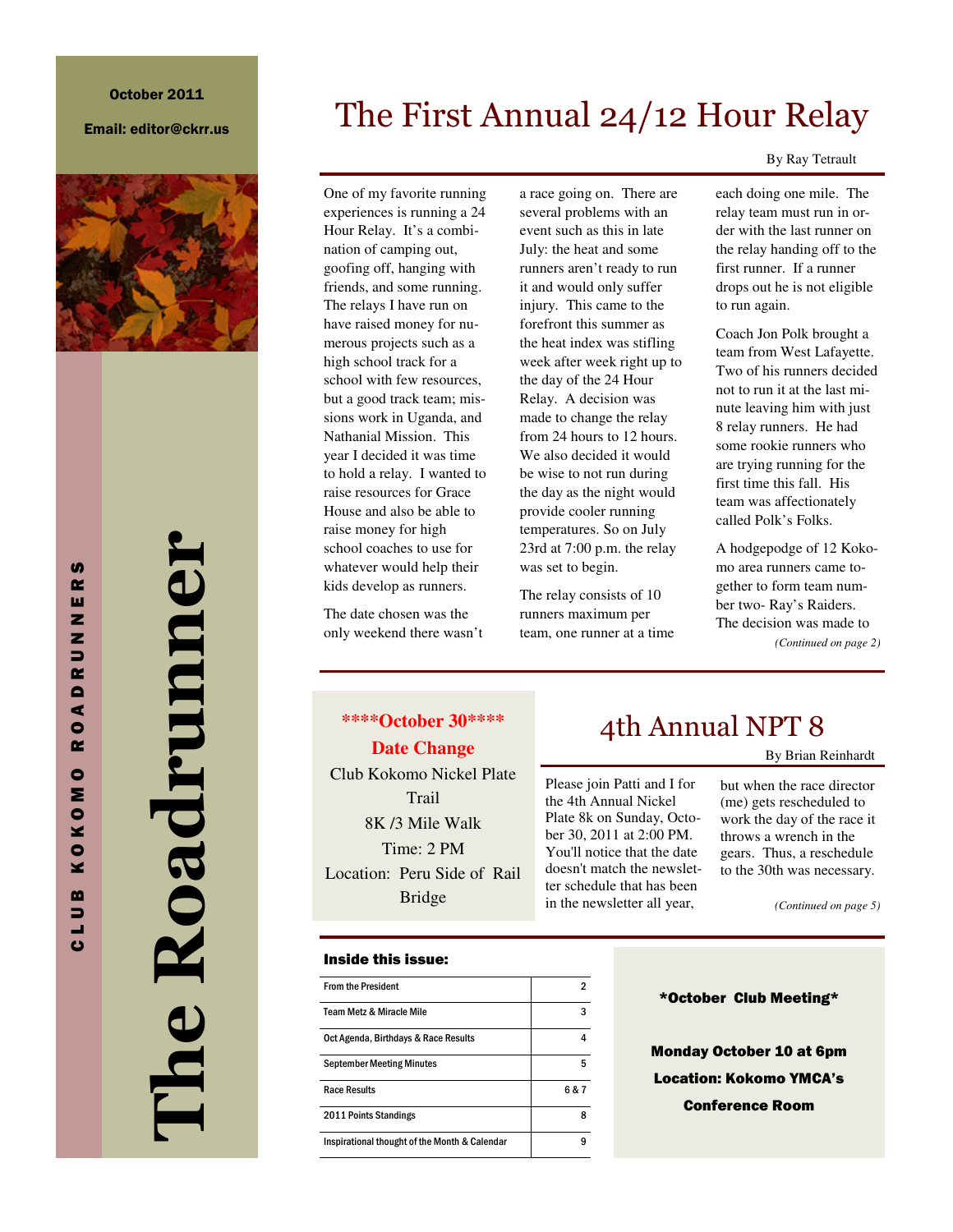

## From the President



"Middle age is when you're sitting at home on a Saturday night and the telephone rings and you hope it isn't for you"… Ogden Nash. I chuckled to

myself when I read this quote thinking on my weekends and how I yearn just to be home relaxing quietly uninterrupted… then a sudden streak of fear surged through my body as I thought overwhelmed me, "oh my goodness, I have become my MOTHER!!!"…man, how does this age thing creep up on us so fast…lol. Then I realized I am a RUN-NER. I may be snuggled up on the couch on a Saturday night but my feet will be

stroking the pavement hard at 5am the next morning around the same time the young party animals will be crawling into bed. So my runner brain rested in a cloud of comfort that I may not live as hard or as spontaneous a lifestyle as I use to but that I will enjoy a longer life living… running.

Just a few FYI's: The **YMCA Jack-O-Lantern Jog** is looking for participants and volunteers for the race held on October 29th at 9AM. The route will be the same as this year's Girls Night Out course. So guys this will be a great opportunity to see how you would have measured up against the girls this yearJ. The cost of the race is pretty cheap and Y -members get a discounted rate. If interested please email me at rebekah.a.monroe@gmail.com with "jack jog" in the subject line.

Also, the **Knobstone Trail Race** is coming up on October 22nd. This is an all trail half marathon, 10 mile or 5K event. This is a great opportunity to see the beauty of Southern Indiana in the fall while running the rugged trails in Morgan -Monroe County as a change challenging change of terrain from the redundant streets of the city. A small group will be heading down and would like to invite anyone interested to join us. It would be great if we could get a large group of CKRR members, or anyone interested, to caravan down that Saturday morning. Please contact me if interested at rebekah.a.monroe@gmail.com

 Don't forget to check out the race calendar for upcoming events!

Health and blessings…Rebekah Monroe

## Continued from page  $1 - 24/12$  Hour Relay

try and balance out the teams to keep it as competitive as possible. The decision was made to send Joni McCracken and Scott Colford to Polk's Folks. This proved to make the teams evenly matched; proven as Polk's Folks won the relay by slightly over 100 yards. As one junior high Polk's Folks kid said, "We were faster by 9 yards per hour." Three West Lafayette runners set personal bests for the mile on their LAST mile of the relay which secured the victory for them.

Ray's Raiders had some seriously impressive performances. With some of the team members not able to continue they finished with just seven runners. This meant some ran 13 miles over the course of the 12 hours. Kory Kennedy and Parker Jones were the two studs who more than held their own, both averaging low 5 minute miles. Dana Neer was the most consistent runner with is slowest mile being a 6:03 and fastest mile at 5:58.

I received this email from one of the par-

ents: "Would you please pass along a huge thank you to everyone who made last night possible. All I can say is WOW! I just wanted to thank Ray for letting us participate in last night's insanity. Alex and Abby really enjoyed the opportunity to run against and with such amazing runners. Everyone was so supportive and encouraging of the kids- it was a perfect environment to try and event like this. Abby had such a wonderful time that she was even asking me at 5:00 a.m. if we could do this again next year! Alex loved it too and though he was bitterly disappointed that he couldn't finish, he's walking today without pain and feeling much better so I think we made the right choice. I let Dana know that all Williams and Hummels kiddos plan to attend Culver's cross country camp next year and bring some teammates as well. Who needs soccer when you have cross country? Thanks for everything."

Another person told me that it will be impossible to do anything this season to top this event. "This event will definitely be the highlight of this entire season."

The relay raised \$260 for Grace House, \$225 for West Lafayette Junior High Cross Country, and \$605 for Western Girls Cross Country. For a first year event I am not sure it could have been any better unless we had more teams. Get your calendar out and get ready to run next years 12 Hour Relay. The tentative date is June 23, 2012. Get your team together and decide what cross country team you want to sponsor and get ready for one of the best events you will ever do.

| Grace: Entry Fee | 360 |
|------------------|-----|
| Western          | 605 |
| W. Lafayette     | 225 |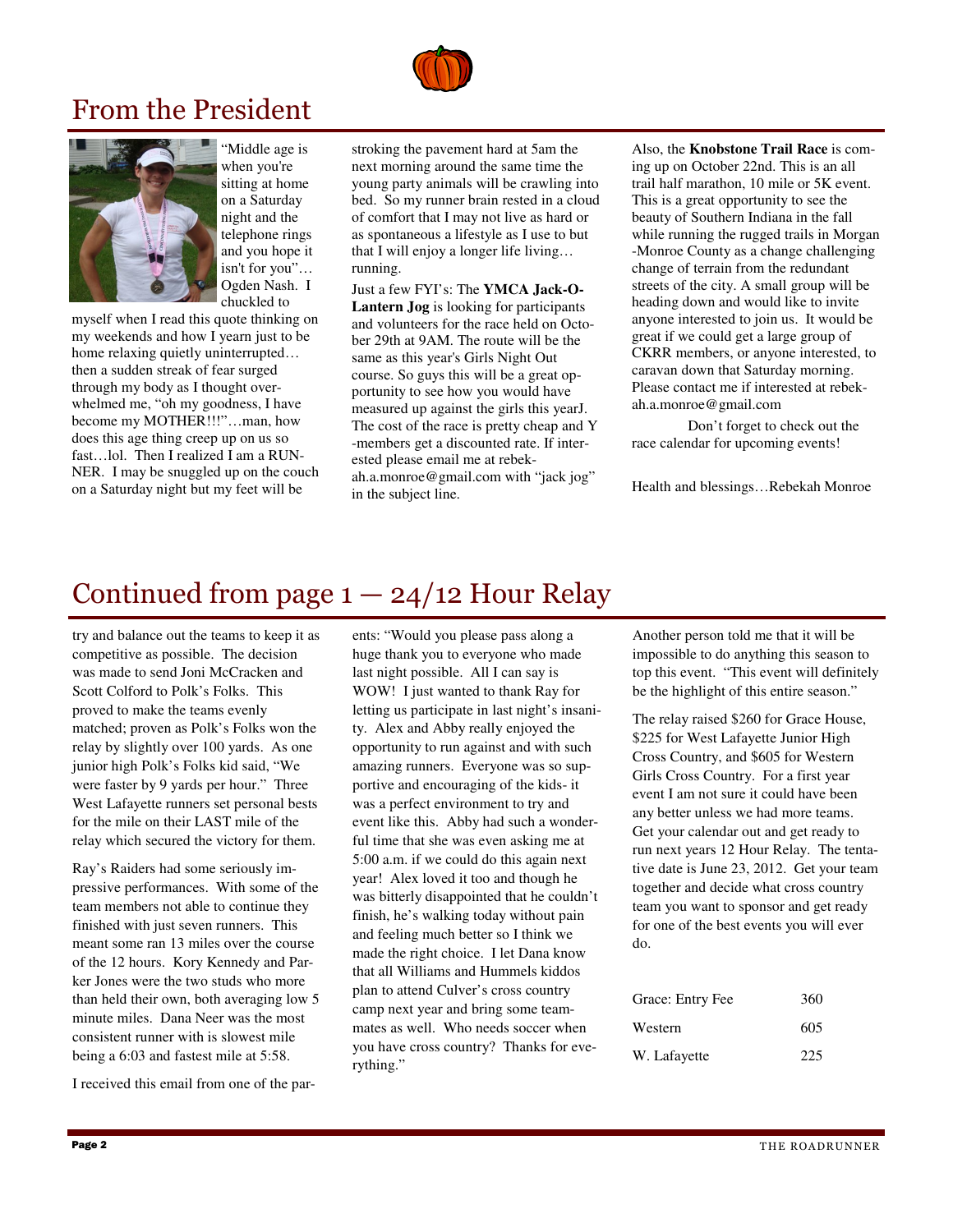# TEAM METZ and the Indianapolis Monumental Event

Good Afternoon! We are pulling together Team Metz for our 2011 participation in the Indianapolis Monumental Marathon. We're trying to get as much participation as possible to make it a spectacular year for the Riley Children's Hospital Oncology patients! If you have not indicated that you would like to participate and would like to join us, simply reply to this email. We would love to have you as part of our team by running, walking or volunteering!

The deadline is fast approaching to place our shirt order. Please reply with your shirt size. If you are interested in volunteering, please email Jeani Ubik at jubik@bmmcpas.com.

If you have not registered with the Indianapolis Monumental Marathon for the 5K, 1/2 marathon, or full marathon you can do so at: http://www.monumentalmarathon.com/2011. When you choose to register online enter the following referral code: TEAMMETZ (must use all caps and one word). This code will get you \$10 off the registration price, but hurry this is only good until October 15th!

We are very excited about increasing our participation over last year. Please join us as we help Eric "Outrun Cancer"!

God Bless! The Metz Family

# Miracle Mile Results

| <b>Jackie Sanders Miracle Mile</b><br>Wednesday, August 3, 2011 | 31. Joyce Pennycoff 15:51<br>32. Vicki Boles 15:52 | 23. Joe Yeagle 9:31<br>24. Robin Cole 9:37 | 14. Rosellen Connolly 7:40<br>15. Gradyn Rodgers 7:57 | 13. Carol Savage 14:44        |
|-----------------------------------------------------------------|----------------------------------------------------|--------------------------------------------|-------------------------------------------------------|-------------------------------|
| <b>Highland Park</b>                                            | 33. Teresa Riley 17:31                             | 25. Bob Longwith 10:05                     | 16. Steve Wand 8:05                                   | <b>Jackie Sanders Miracle</b> |
|                                                                 | 34. Butch Whitacre 17:32                           | 26. Ken Huston 10:14                       | 17. Kathy Murdoch 8:26                                | Mile                          |
| 1. Kory Kennedy 4:51                                            | 35. Dan Coughlin 18:40                             | 27. Shawn Lechner 10:34                    | 18. Joe Yeagle 8:54                                   | Wednesday, August 31,         |
| 2. Parker Jones 5:27                                            | 36. Kevin Coughlin 18:44                           | 28. Anita Frazier 10:41                    | 19. Adriene Riggle 8:57                               | 2011                          |
| 3. Pat Heck 6:45                                                |                                                    | 29. Lisa Metz 10:43                        | 20. Bruce Savage 9:00                                 | <b>Highland Park Walk/</b>    |
| 4. Lana Pham 7:07                                               | <b>Jackie Sanders Miracle Mile</b>                 | 30. Ron Metz 10:44                         | 21. Amber Longwith 9:10                               |                               |
| 5. Tyler Lechner 7:26                                           |                                                    |                                            | 22. Erica James 9:12                                  |                               |
|                                                                 | Wednesday, August 10                               | 31. Jerry Leach 12:20                      |                                                       | 1. Kory Kennedy 4:51          |
| 6. Terry Jones 7:29                                             | <b>Highland Park</b>                               | 32. Lisa Swaggerty 12:27                   | 23. Bob Longwith 10:03                                | 2. Parker Jones 5:19          |
| 7. Stan Shuey 7:37 (new 70                                      |                                                    | 33. Emma Tragesser 13:04                   | 26. Ken Huston 10:09                                  | 3. Byron Bundrent 5:23        |
| & older age group record!)                                      | 1. Kory Kennedy 4:59                               | 34. Jan Wall 13:47                         | 27. Deani Purvis 10:27                                | (Club Kokomo 50 - 54          |
| 8. Byron Bundrent 7:37                                          | 2. Parker Jones 5:18                               | 35. Nancy Helton 14:24                     | 28. Charlie Skoog 11:30                               | age group record!)            |
| 9. Cara McKellar 7:49                                           | 3. Byron Bundrent 5:41                             | 36. Greg Wall 14:48                        | 29. Lisa Swaggerty 12:09                              | 4. Glen Otto 6:06             |
| 10. Rosellen Connolly 7:53                                      | (New Club Kokomo 50 &                              | 37. Teresa Riley 14:59                     | 30. Carol Savage 13:56                                | 5. Paul Sanders 6:06          |
| 11. Payton Lechner 8:01                                         | older age group record!)                           | 38. Darrell Frazier 15:00                  | 31. Cathy Longwith 15:18                              | 6. Wayne Otto 6:47            |
| 12. Troy Frazier 8:17                                           | 4. Paul Sanders 6:16                               | 39. Charlie Skoog 15:59                    | 32. Myles Jones 20:59                                 | 7. Brad Richmond 6:52         |
| 13. Kathy Murdoch 8:23                                          | 5. Keagan James 6:54                               |                                            | 33. Lauren Jones 20:59                                | 8. Cara McKellar 7:16         |
| 14. Fransherri Coughlin 8:38                                    | 6. Tyler Lechner 6:56                              | <b>Jackie Sanders Miracle Mile</b>         |                                                       | 9. Troy Frazier 7:54          |
| 15. Bruce Savage 9:03                                           | 7. Brad Richmond 6:57                              | Wednesday, August 17,                      | <b>Jackie Sanders Miracle Mile</b>                    | 10. Maya James 7:54           |
| 16. Joe Yeagle 9:03                                             | 8. Wayne Otto 7:01                                 | <b>Highland Park</b>                       | <b>Wednesday, August 17</b>                           | 11. Anna Rangel 8:05          |
| 17. Marianne Wilson 9:21                                        | 9. Brian Bailey 7:21                               |                                            | <b>Highland Park</b>                                  | 12. Joe Rangel 8:21           |
| 18. Robin Cole 9:25                                             | 10. Joel Tragesser 7:24                            | 1. Kory Kennedy 4:52                       |                                                       | 13. Erica James 8:47          |
| 19. Amber Longwith 9:30                                         | 11. Luke Tragresser 7:36                           | 2. Parker Jones 5:14                       | 1. Kory Kennedy 5:02                                  | 14. Bruce Savage 8:49         |
| 20. Lauren Jones 9:57                                           | 12. Cara McKellar 7:37                             | 3. Tim Taflinger II 5:47                   | 2. Parker Jones 5:38                                  | 15. Riley Case 9:03           |
| 21. Ken Huston 10:15                                            | 13. Payton Lechner 7:42                            | 4. Cody Young 5:58                         | 3. Dave Lechner 6:36                                  | 16. Amber Longwith            |
| 22. Bob Longwith 10:27                                          | 14. Rosellen Connolly 7:47                         | 5. Justin Taflinger 6:27                   | 4. Brendyn Rodgers 7:12                               | 9:24                          |
| 23. Deani Purvis 10:37                                          | 15. Lana Pham 8:13                                 | 6. Wayne Otto 6:45                         | 5. Terry Jones 7:25                                   | 17. Charlie Skoog 9:38        |
| 24. Amy Lechner 11:04                                           | 16. Maya James 8:20                                | 7. Brad Richmond 6:45                      | 6. Cara McKellar 7:34                                 | 18. Robin Cole 9:53           |
| 25. Theresa Barlow 12:52                                        | 17. Terry Jones 8:26                               | 8. Brendyn Rodgers 6:55                    | 7. Corey Menning 8:29                                 | 19. Bob Longwith 10:45        |
| 26. Jerry Leach 12:53                                           | 18. Robin Tetrault 8:40                            | 9. Jeff Hauswald 7:02                      | 8. Casey Lechner 8:37                                 | 20. Carol Savage 14:04        |
| 27. Nathan Coughlin 13:48                                       | 19. Ray Tetrault 8:51                              | 10. Brian Bailey 7:09                      | 9. Bruce Savage 8:54                                  |                               |
| 28. Colton Coughlin 15:16                                       | 20. Bruce Savage 8:56                              | 11. Violet Nwordu 7:15                     | 10. Erica James 9:22                                  | <b>Jackie Sanders Miracle</b> |
| 29. Larry Murdoch 15:20                                         | 21. Erica James 8:58                               | 12. Terry Jones 7:18                       | 11. Ken Huston 10:05                                  | Mile                          |
| 30. Charlie Skoog 15:21                                         | 22. Amber Longwith 9:11                            | 13. Cara McKellar 7:28                     | 12. Charlie Skoog 13:04                               | (Continued on page 5)         |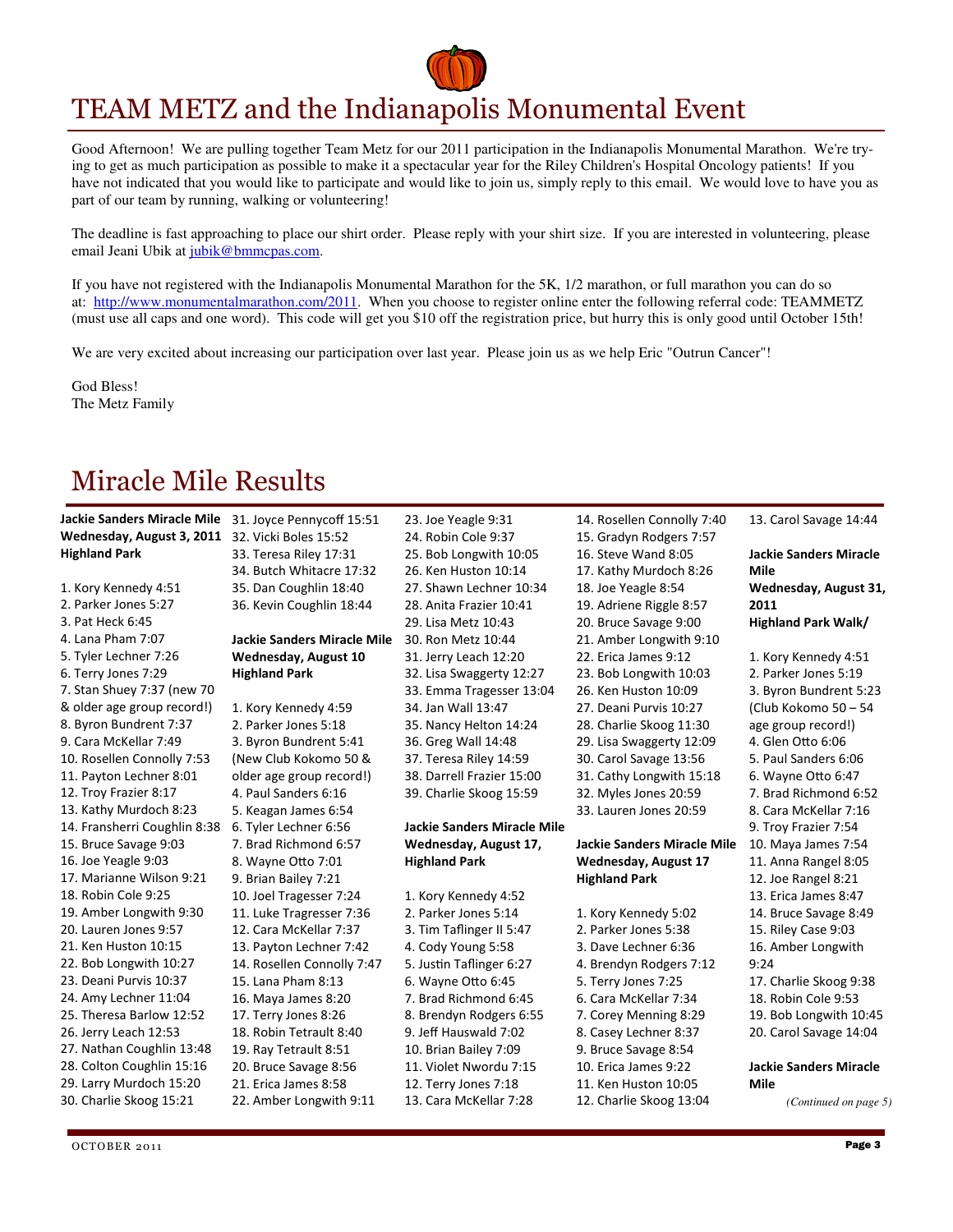# October Meeting Agenda 2012 Race Calendar voting

We will be voting on the CKRR race calendar for 2012 at the October Meeting. Races currently on the schedule to be voted on are below. If you would like to discuss the races for 2012 this is your chance.

| Races to be voted on are below   | #                                                                                                                                       |
|----------------------------------|-----------------------------------------------------------------------------------------------------------------------------------------|
| 26-Feb<br><b>CK Awards 2PM</b>   |                                                                                                                                         |
| Norris Insurance 5K Amboy-C      | 1                                                                                                                                       |
| Old Ben 5K Kokomo-C              | 2                                                                                                                                       |
| Sam Costa                        | 3                                                                                                                                       |
| Ultimate 10,5,5-Logansport       | $\overline{4}$                                                                                                                          |
| Race for Cure-Indy               | 5                                                                                                                                       |
| Bona Vista 5K                    | 6                                                                                                                                       |
| Norris Insurance 4m Kokomo-C     | 7                                                                                                                                       |
| Kokomo Symphony 5K ???           | 8                                                                                                                                       |
| Trojan Trot 5K Sharpsville       | 9                                                                                                                                       |
| Coyote Kids-1                    |                                                                                                                                         |
|                                  | 10                                                                                                                                      |
| Coyote Kids-2                    |                                                                                                                                         |
| Relay for Life Kokomo Day 2      | 11                                                                                                                                      |
| Coyote Kids-3                    |                                                                                                                                         |
| Coyote Kids-4                    |                                                                                                                                         |
| Haynes 4,3,1 Kokomo              | 12                                                                                                                                      |
| Haynes kids Track                |                                                                                                                                         |
| Coyote Kids 5                    |                                                                                                                                         |
| Coyote Kids-6                    |                                                                                                                                         |
| Race for Grace Logansport        | 13                                                                                                                                      |
| Coyote kids-Rain day if needed   |                                                                                                                                         |
| <b>Panther Prowl</b>             | 14                                                                                                                                      |
| Coyote Kids Awards               |                                                                                                                                         |
| Norris Insurance 5k Converse-C   | 15                                                                                                                                      |
| Cam Race for Shelter             | 16                                                                                                                                      |
|                                  |                                                                                                                                         |
| 5th GNO 6PM                      | 17                                                                                                                                      |
| Bee Bumble 10K, 5K Burnettsville | 18                                                                                                                                      |
| HESP event ???? Or Oct 20        |                                                                                                                                         |
| Cole Porter 15K 5k Peru 9AM      | 19                                                                                                                                      |
| Champaign Shores 5K              | 20                                                                                                                                      |
|                                  |                                                                                                                                         |
| Jackolantern Ymca-Kokomo 5K      | 21                                                                                                                                      |
|                                  | 22                                                                                                                                      |
| CK Charity Run 9AM               | 23                                                                                                                                      |
| CK Cares Run 8AM                 | 24                                                                                                                                      |
| New Yr Eve 5K 2PM                | 25                                                                                                                                      |
|                                  | Norris Insurance 5m, 5k Greentown-C<br>Steps to Recovery 3m run & walk ????<br>Hesp event or Sept 29<br>CK 8K/3m NP Trail Peru 2PM-Drop |

# October Birthdays

| 10-1 Sonja Glover      | 10-18 Jennifer Pitner  |
|------------------------|------------------------|
| 10-4 Coby Mims         | 10-19 Jack Mellinger   |
| 10-5 Natalie Weber     | 10-20 Chad Jr. Gaddis  |
| 10-6 Ashley Taflinger  | 10-21 Elise Glover     |
| 10-8 Greg Bewley       | 10-21 Anne Wiles       |
| 10-8 Mary Miller       | 10-23 Kelsey Kennedy   |
| 10-9 Greg Powers       | 10-23 Rebekah Monroe   |
| 10-9 Rick Spencer      | 10-23 Ricke Stucker    |
| 10-11 Sid Culp         | 10-25 Tom Ousley       |
| 10-11 Melissa Goad     | 10-26 Jeannie Townsend |
| 10-11 Tim Taflinger II | 10-28 Amanda Fernandes |
| 10-12 David Hughes     | 10-29 Brian Sheets     |
| 10-12 Joshua Sheets    | 10-30 Kenny Bennett    |
| 10-13 Mark Hurlburt    | 10-30 Vicki Boles      |
| 10-13 Austin Forgrave  | 10-30 Maya James       |
| 10-14 Don Hurd         | 10-30 Hunter Rood      |
| 10-15 Sarah Lee        | 10-31 Scott Glover     |
| 10-16 Kyla King        | 10-31 Geana Moore      |
| 10-17 Landrum Neer     | 10-31 Scott Riggle     |
| 10-17 Jordan Ousley    |                        |

# Other Race Results

**Popcorn Panic 5k Walk** 

| September 10th, 2011<br>Valparaiso, Indiana |                    |           |  |
|---------------------------------------------|--------------------|-----------|--|
| <b>Place</b>                                | <b>NAME</b>        | Time      |  |
| 1.                                          | Melissa Moeller    | 25:47.3   |  |
| $2_{\cdot}$                                 | Martin Moeller     | 26:16.5   |  |
| 3.                                          | Vince Lorenz       | 26:25.2   |  |
| 8.                                          | Mary Miller        | 31:02.3   |  |
| 28.                                         | Toney Lorenz       | 37:49.9   |  |
| 94.                                         | Angela Lorenz      | 43:21.4   |  |
| 336.                                        | Krishna Yelavarthi | 1:08:09.9 |  |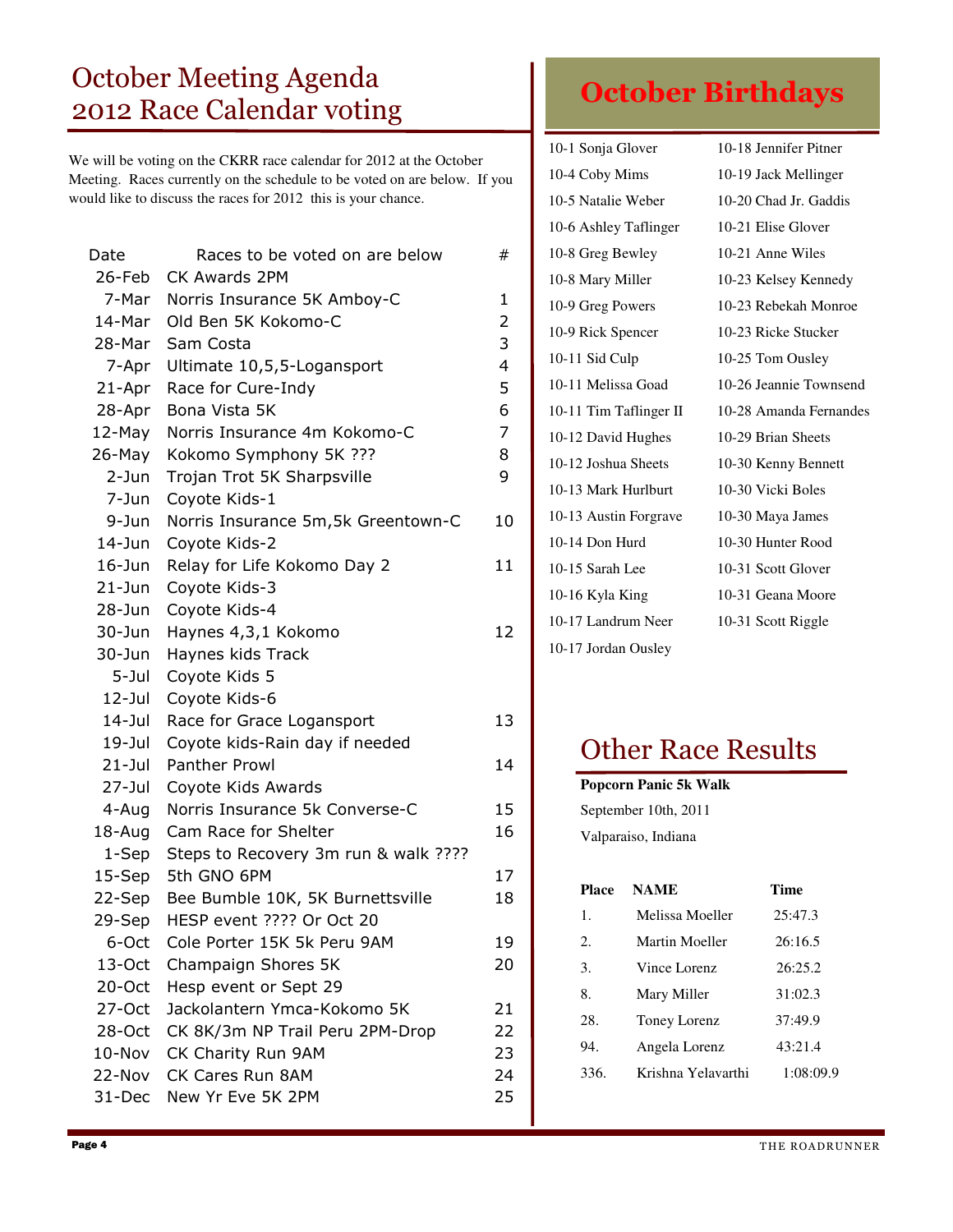# September Meeting Minutes

Sept 12, 2011 6PM atYMCA

1. Opening prayer

2. Brief financial report by Treasurer Mark Shorter

3. Vicki Boles motioned to refund the \$200 equipment deposit to the Gilead House. Dan Coughlin seconded. Vote was unanimously approved.

4. Received deposit for 2012 Run, Rock & Roll race from Vicki Boles

5. Doug Vaughn from Haitian Environmental Support Program (HESP) spoke about their mission. They are planning to have a race next year to raise funds and would like it to be considered as a points race.

6. Dan motioned to approve use of CKRR equipment at the Jackolantern Jog. Vicki Boles seconded. Vote was unanimously approved. 7. Discussed new start location for the NPT 8 this year. See article in this newsletter.

Attendance: Diana Brown, Dan Coughlin, Vicki Boles, Mark Shorter, Charlie Skoog, Kathy Murdoch, Scott Riggle, Joe Yeagle and Doug Vaughn

Meeting adjourned at 7:15

## Continued from page 1— 4th Annual NPT 8

 There are some other changes to the event this year as well due to the completion of the Wabash River Bridge. The races will now start (both the 8k run and 3 mile walk) just north of the bridge and east of the parking lot for Beef O'Brady's. This will allow everyone to enjoy the beauty of running across the bridge as well as allow us to turn the race around before reaching 400S. It also allows for ample parking at the race start/finish something we haven't had in the past.

 Another change will be that we will not have a cookout as we have in the past. It hasn't been well attended since most people choose to get home on a Sunday afternoon and the club endured the cost of the meat that was eaten (or not eaten), which

ate into the profit for the scholarship fund. We've decided it'd be best for the club to forego the cookout since the intention of the race was two-fold - to familiarize people with the Nickel Plate Trail and to make some money for the scholarship fund.

 Speaking of familiarizing people with the Nickel Plate Trail, that has been a very successful endeavor so the club has decided that this 4th year will be the last for the NPT 8. There are numerous other events that involve the whole community now and having an extra event saturates the event market. It's best for the other events that we no longer hold the NPT 8 after this year. Keep an eye on the race calendar for those other events and be

sure to support them if you can.

 Even if this is the final year for the race we'll still need some volunteers to pull it off. Remember that you do receive 20 volunteer points towards club awards for volunteering if you haven't already done so. Contact me at bri-

an.reinhardt@comcast.net if you'd like to volunteer so I know how many volunteers are willing to work. Normally we need about 10 to put on a good race so Patti and I appreciate any help we can get.

 Thank you to everyone who has run the race or volunteered in the past. It's been a lot of fun, but it's time for the club to grow into bigger and better events. God bless.

## Continued — Miracle Mile Results

- Wednesday, September 7 Highland Park
- 1. Kory Kennedy 5:01
- 2. Parker Jones 5:18
- 3. David Lechner 6:04
- 4. Paul Sanders 6:23
- 5. Corey Menning 7:09

7. Cara McKellar 7:18 8. Terry Jones 8:19 9. Bruce Savage 9:12 10. Charlie Skoog 9:20 11. Amber Longwith 9:23 12. Joe Yeagle 9:38 13. Brayden Williams 9:38

6. Byron Bundrent 7:18

14. Bob Longwith 10:47 15. Anthony Rocchio 11:10 16. Amy Heck 11:39 17. Pat Heck 11:39 18. Kevin Dooley 12:21 19. Carol Savage 14:41

#### Jackie Sanders Miracle Mile 6. Chase Cottle 7:35 Wednesday, September 14, Highland Park

1. Kory Kennedy 4:59 2. Parker Jones 5:09 3. Chad Gaddis 6:16 4. Brad Richmond 6:52 5. Terry Jones 7:15

- 
- 7. Brayden Williams 9:50
- 8. Ken Huston 10:17
- 9. Haley Jones 10:22
- 10. A. Rocchio 10:46
- 11. Robin Cole 16:20
- 12. Charlie Skoog 16:20
- 13. Diana Brown 19:11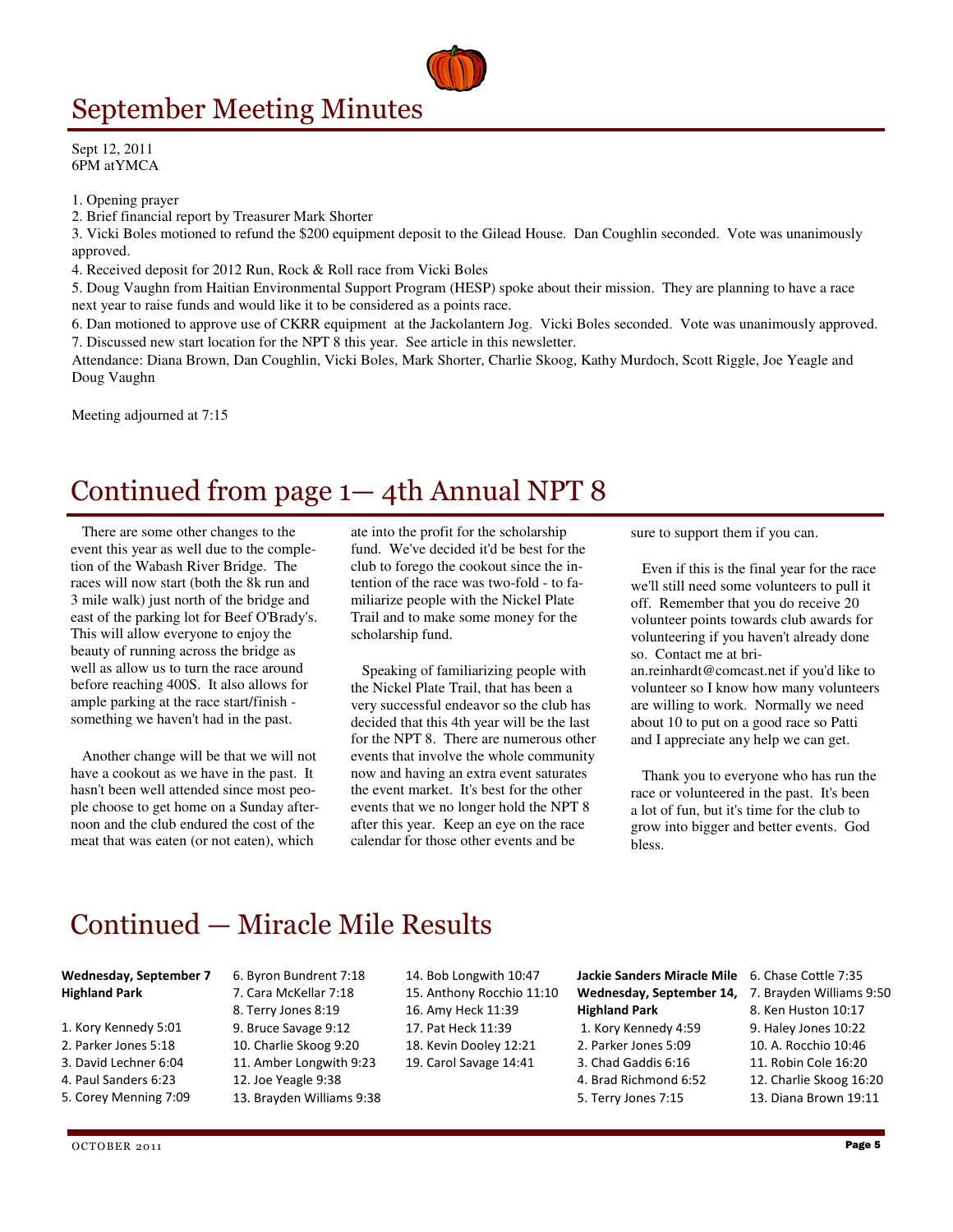# Race Results

29:04



1: Heather Weber 20:01 2: Tatum Perez 21:19 3: Carly Jones 21:42 4: Diana Jones 22:17 5: Kristi Reprogle 22:18 6: Amanda Hedrik 22:20 7: Stacy Hare 22:43 8: Jensen Freeman 22:58 9: Tally Biggs 23:05 10: Kelly Wright 23:11 11: Cheryl Marner 23:15 12: Molly Kallio 23:31 13: Jenny Quillen 23:43 14: Brittiani Gillem 24:00 15: Laura Powers 24:03 16: Lindsey Thompson 24:03 17: Cassandra Hauswald 24:48 18: Clarissa West 24:49 19: Lori Working 25:09 20: Dana Culp 25:20 21: Anne Kantz 25:23 22: Melissa Goad 25:42 23: Roxane Burrous 25:53 24: Cindy Stone 25:56 25: Amanda Fernandes 26:04 26: Amy McKitrick 26:05 27: Lisa Frank 26:22 28: Beth Burgett 26:27 29: Rebecca Tillema 26:33 30: Kelly Sisk 26:35 31: Lexie Clark 26:52 32: Anna Dollens-Rangel 27:00 33: Cara McKellar 27:00 34: Kathy Murdoch 27:11 35: Michelle Jackson 27:39 36: Tarin Serra 27:45 37: Martha Shott 27:47 38: Amy Prather 27:50 39: Lora Felker 27:56 40: Lisa Grady 27:59 41: Jo Ann Quinnette 28:03 42: Brigitte Gaskin 28:04 43: Mary White 28:11 44: Karen Williams 28:19 45: Kavita Kataria 28:30 46: Alexandra Parr 28:57 47: Mary Cameron 29:02 48: Meriah Green-Wright

49: Cindy Lees 29:07 50: Casey Lechner 29:23 51: Meghan Baldwin 29:32 52: Laurie Ousley 29:47 53: Melissa Sharpless 29:48 54: Laura Cook 29:49 55: Adriene Riggle 29:54 56: Hannah Newell 29:57 57: Abey Michael 30:10 58: Kristin Gingerich 30:18 59: Stephanie Bolinger 30:21 60: Hannah Myers 30:29 61: Amanda Federspill 30:37 62: Alison Duncan 30:40 63: Maddy Parr 30:41 64: Beth Szerdy 30:41 65: Nicole Mawbey 30:45 66: Cindy Kerker 30:47 67: Robin Cole 30:49 68: Joy Avergonzadda 31:02 69: Nancy Anderson 31:17 70: Kelsey Metz 31:20 71: Angela Grimes 31:26 72: Wendy Cage 31:33 73: Vickie Bennett Thomas 31:37 74: Jazzmyan Bayless 31:59 75: Laura Barrett 32:27 76: Indii Neo 32:40 77: Marti Sholty 33:32 78: Hattie Johnson 33:45 79: Jennifer Van Horn 33:49 80: Sarah Spitler 34:01 81: Nicole Zeider 34:05 82: Jennifer Newell 34:11 83: Lisa Metz 34:11 84: Christa Arcari 34:19 85: Lydia Capps 34:33 86: Jodi Hunt 34:37 87: Tracey Conyers 34:41 88: Toni Rethlake 34:42 89: Debbi Green-Clark 34:45 90: Tina Kelley 35:07 91: Jeannie Townsend 35:10 92: Jenna Hodson 35:25 93: Elizabeth Brown 35:28 94: Amber Longwith 35:29 95: Mary Price 35:41 96: Amy Henderson 36:08 97: Karalee Graves 36:32 98: Dee Young 36:26 99: Amy Sharp 36:38 100: Vicki Smith 36:48 101: Taylor Hunt 36:49

104: Kathie Leach 37:42 105: Amy Baxter 38:11 106: Annie Woolever 38:29 107: Jessica Whited 38:29 108: Amber Kinzie 38:38 109: Karon Johson 39:13 110: Laura Sheets 39:30 111: Kris Bewley 39:40 112: Geana Moore 39:40 113: Amy Calloway 40:04 114: Wendy Wise 40:13 115: Tina Harrell 41:17 116: Roberta Myers 41:23 117: Anita Frazier 42:47 118: Robin Gibson 44:11 119: Handy Lechner 44:31 120: Shelby Chism 44:45 121: Erin Shultz 44:51 122: ? Kennedy 45:12 123: Celeste Conner 45:20 124: Jennifer Connolly 45:44 125: Pam Howe 46:13 126: Jennifer Ogle 46:16 127: Ning V. Fernald 49:07 128: Corrin Larson 49:12 129: Carmen Larson 49:16 130: Karin Pinto 51:17 131: Amy Dockerty 52:54 132: Annette Kurtz 53:36 133: Tiffany Barnes 57:57 Girls Night Out 5K Walk 1: Mary Miller 30:59 2: Carol Aders 31:41 3: Kathy Snyder 38:38 4: Mendy Reeves 39:27 5: Raye Jean Swinehart 39:44 6: Cheryl Clevenger 39:47 7: Jill Babcock 40:14 8: Jane Inman 40:18 9: Amy Coar 41:01 10: Lindsey Banker 41:48 11: Shantelle Smith 41:49 12: Peggy J. Obermeyer 41:53 13: Rhonda Myers 41:55 14: Lisa Beck 42:52 15: Julia Donahue 42:54 16: Hallie Davis 43:05 17: Jo Ann Davis 43:13 18: Angela Lorenz 43:13 19: Vanessa Lorenz 43:25

20: Mary Lou Rutherford 43:26 21: Rene' Jones 43:28 22: Kim York 43:30 23: April Montgomery 44:04 24: Jean Heflin 44:14 25: Jan Wall 44:22 26: Jolee Green 44:52 27: Elizabeth Bath 45:20 28: Elissa Hughes 46:17 29: Beth Green 46:28 30: Karen McCoy 46:28 31: Lindsay Ousley 46:53 32: Diana Flamino 46:53 33: Margaret Moore 47:23 34: Dallas Calloway 47:23 35: Beverly B. Connor 47:43 36: Lori Akers 48:06 37: Angie Bowman 48:07 38: Jessie Ewing 48:10 39: Siera Dziadosz 48:12 40: A. Mary Anna Cozine 48:13 41: Michelle Douglass 48:48 42: Molly Farkas 48:48 43: Cara Farkas 49:07 44: Isabelle De Costa 49:19 45: Emily De Costa 49:38 46: Jessica Bieber 49:39 47: Jennie Brooks 49:47 48: MacKenzie Fugett 49:54 49: Debbie McFarland 49:55 50: Charity Haines 51:11 51: Kathryn Collins 51:17 52: Michelle L. Swain 51:18 53: Camilla De Costa 52:01 54: Deb Snyder 52:02 55: Haley Humphrey 52:13 56: Kathy Maack 52:17 57: Rebecca Maack 52:18 58: Denise Siblisk 52:19 59: Andrea Harris 52:53 60: Heidi G. Miller 53:19 61: Kay Mobley 53:29 62: Beth Kaiser 53:29 63: Lynn Folk 53:35 64: Myra Sanburn 53:41 65: Natalie Gillespie 53:43 66: Addie Clark 54:30 67: Diana Brown 54:30 68: Catherine Bath 54:42 69: Therese Bath 54:57 70: Patience Cottrell 54:58 71: Michelle Isaac 55:47 72: Rhythm Hartman 55:48 73: Marilyn Dillman 55:49 74: Tiffany Parr 55:59

75: Lindsay Christan 56:14 76: Rafiqa Huddleston 56:20 77: Linda Nunnally 56:21 78: Blair Sanders 57:58 79: Julie Robins 60:07 80: Vicki Ledbetter 60:09 81: Geneva Maddock 60:11 82: Vickie Jeslis 61:27 83: Clara Kelly 61:27 84: Cyndy Eynon 61:36 85: Calliope Humes 61:39 86: June A. King 61:39 87: Jillian Short 61:50 88: Kristi Short 61:55 89: Audrey Freeman 62:24 90: Ann Freeman 62:25

#### Little: Sweeties Fun Run

1: Elizabeth Felker 2: Jillian Braswell 3: Leann Saul 4: Ella Biggs 5: Meghan Kataria 6: Emily Riggle 7: Lindsay Larson 8: Hannah Moore 9: Liza Szerdy 10: Ashley Bella Newell 11: Mayson Baxter 12: Emily Hunt 13: Madilyn Calloway 14: Sophia Wyman 15: Jada Quillen 16: Zoe Welch 17: Emma Gibson 18: Lydia Emry 19: Anna Pinto 20: Mia Federspill 21: Sonia Perez 22: Nadia Perez 23: Sydney Ousley 24: Jaylee Gillem 25: Taliah Wright 26: Anna Hedrick 27: Maddy King 28: Chauncey Thompson 29: Gretchen Riggle 30: Gabri Lasley 31: Ava Federspill 32: Emma Zapata



102: Kathryn Wall 36:53 103: Marguerita Alexander

37:15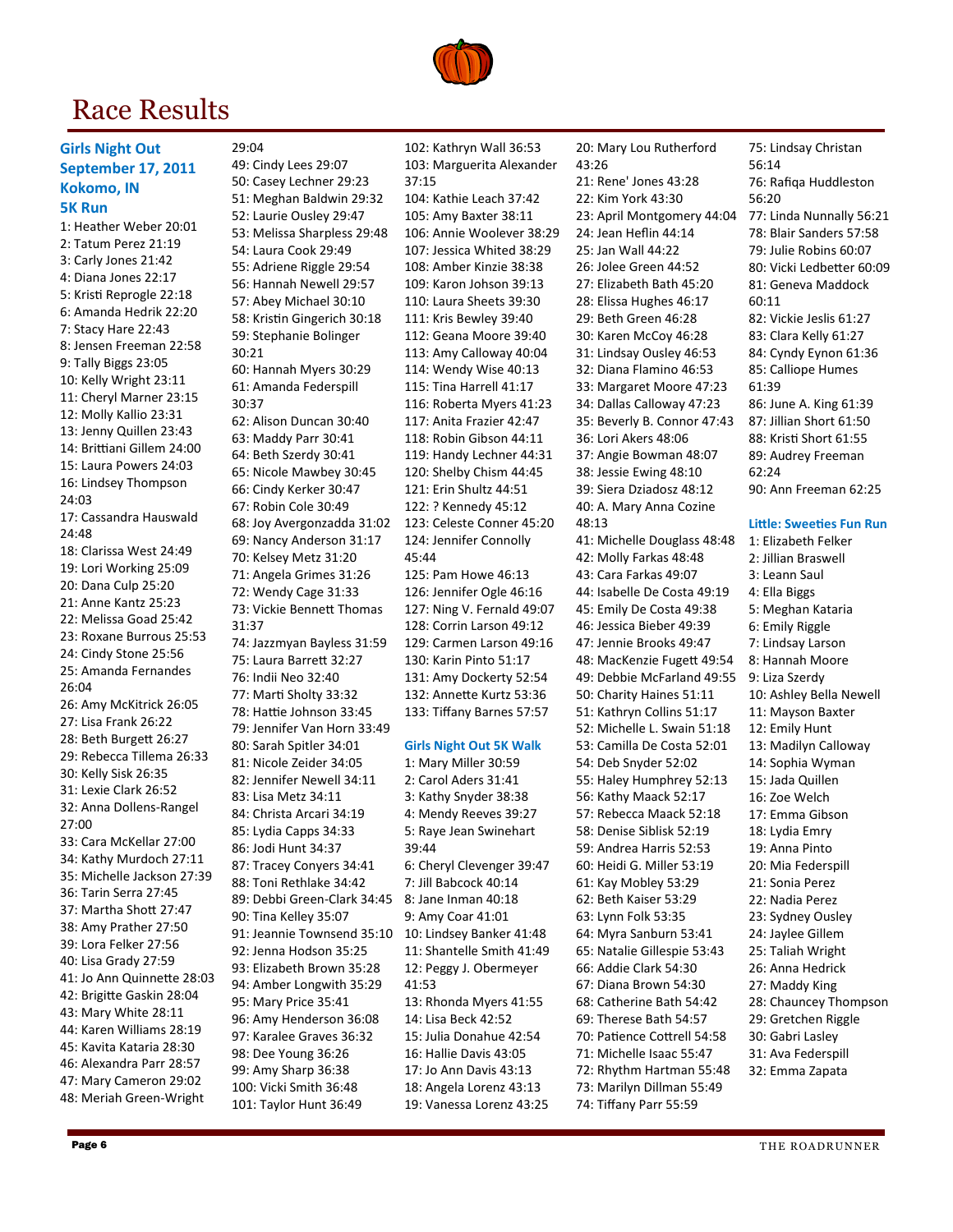

# Race Results Continued

#### Bee Bumble 2011 5K Run

1: Kory Kennedy 16:30.8 2: Jacob Graf 18:17.8 3: Denny Priest 18:43.9 4: Tony White 18:58.3 5: Jay Priest 19:56.4 6: Ian Cameron 20:26.5 7: Roger Steffen 20:32.9 8: B. Stuerzenberger 20:39 9: Jeff Scott 20:40.4 10: Gary Callahan 20:54.0 11: Erika Williams 20:55.7 12: Lauren Bright 21:12.0 13: Colten Pearce 21:13.4 14: Justin Tafflinger 21:13.5 15: Steven Smith 21:24.9 16: Amber Mazeika 21:32.2 17: J. Simpson 21:43.3 18: Carson Mills 21:51.2 19: Gary Williams 21:55.3 20: Carly Jones 21:56.8 21: Sara Compton 22:00.3 22: Shawn Shaver 22:00.9 23: Eric Criswell 22:06.9 24: Terry Engle 22:08.7 25: Dirk Raderstorf 22:09.2 26: Peyton Dillman 22:18.4 27: Bill Bauman 22:19.0 28: Emily Truett 22:27.0 29: Julie Rausch 22:50.3 30: Tom Shaw 22:51.9 31: Jon Guenin 22:55.9 32: Jerry Long 23:06.7 33: Linda Murkve 23:14.4 34: Branden Ellis 23:16.7 35: Shane Myers 23:18.7 36: Katelyn Mills 23:28.7 37: Corey Fair, Jr 23:36.6 38: K. McAndrews 23:40.1 39: Abbie Bahler 23:41.2 40: Alex Whitaker 23:42.4 41: Lori Working 23:54.4 42: Steven Knecht 23:55.3 43: B. Maciejewski 23:57.3 44: Luke Bahler 24:00.8 45: Brendon Bright 24:05.0 46: L. Thompson 24:05.8 47: Mark Shorter 24:07.9 48: Norm Eikman 24:09.1 49: David Honey 24:14.6 50: Todd Kauffman 24:35.5 51: Mike Daugherty 24:37.6 52: Kelly Denham 24:37.8 53: Scanlon-Lewellen 24:40 66: Roxane Burrows 25:38.0 67: Bruce Nicoll 25:44.8 68: Cara McKellar 25:48.7 69: Lisa Rhine 25:58.2 70: John Peters 26:17.5 71: Stephanie Long 26:21.9 77: Katie Fultz 26:31.1 78: Carla Knapp 26:41.2 79: Emma Bright 26:45.5 85: Paula Kucholick 27:10.3 86: Scot Hamiltion 27:10.6 87: Jerry Meiring 27:11.3 88: Erika Mullins 27:14.9 94: Angie Sterrett 27:50.6 95: Robin Tetrault 27:57.4 96: Sid Culp 28:02.1 102: Michael Pugh 28:36.7 103: Max White 28:49.1 104: S. Alexander 28:51.2 107: Michael Duffey 28:58.5 108: S. Rambo 29:01.3 111: Natalie Deason 29:13.3 112: Mary White 29:16.1 113: Carrie Bright 29:19.6 114: Jacob Criswell 29:24.6 127: K. Bumgarner 30:07.1 128: Darcie York 30:07.5 129: Brayden York 30:09.0 130: C. Campfield 30:10.8 132: M. McLochlin 30:15.1 133: Ken Swinehart 30:15.3 134: K. Campbell 30:17.5 135: Julie Robins 30:21.0 137: Steve Colford 30:29.6 141: K. Massengill 30:46.3 146: Dale Sullivan 31:03.7 147: Heather Diaz 31:10.2 156: Kelsey Metz 32:02.6 160: Mandy Hall 32:31.4 161: Ricke Stucker 32:34.2 162: S. Beckman 32:37.1 178: R.Edwards 34:26.0 179: Billy Cox 34:31.6 180: P. Hofmeyer 34:38.6 188: Vickie Smith 34:58.3 189: Jillian LaDow 35:04.0 190: Laura Heflin 35:05.2 191: Amy Dillman 35:11.9 195: Lisa Thompson 35:49.9 196: Anita Frazier 36:05.4 197: Jacob Schwartz 36:13.6 198: Kathryn Wall 36:19.3 210: Vicki Criswell 38:59.2 211: Geana Moore 39:03.6 212: Jane Rubesch 39:31.5 236: R. Humphrey 48:13.0 237: Lisa Wilder 49:02.3 238: Matthew Bates 49:50.9

239: Robin Price 49:53.4 240: Vicky Cross 49:55.4 241: Shelly Johnson 50:08.4 242: J. Wollington 1:00:35.4 243: William Tyre Jr 1:00:35 244: Lyndia Gaumer 1:06:23 245: Jason Brown 1:06:23.7 246: Judi Haviland 1:07:05.4 247: Shelley Tyre 1:07:11.4 248: Ross Andrews 1:16:04

#### Bee Bumble 10K

1: Scott Colford 35:11.6 2: Mark Massengill Jr 35:20 3: Parker Jones 36:29.7 4: Matt York 36:59.2 5: Scott Groves 39:06.0 6: Todd Horner 41:00.1 7: Heather Weber 41:16.5 8: Jon Lasley 42:07.1 9: William LaGue 42:23.6 10: Ron Moore 42:28.6 11: Curtis Wilson 43:11.1 12: Andy Craw 43:14.0 13: Vernie Criswell 43:29.8 14: Christian High 44:32.0 15: Phil Rozzi 45:41.0 16: Tom Bulington 46:12.8 17: Betty Funkhouser 47:02 18: Tony Campbell 47:12.1 19: Amanda Hedrick 47:36.7 20: Stephanie Good 48:02.5 21: Jerry Prather 48:23.5 22: P. Rentchler 48:27 23: Eric Crowell 48:49.7 24: B. Richmond 49:00.0 25: Jeff Hughes 49:08.4 26: D. Griswold 49:10.9 27: R. Carson 49:13.3 28: Heath Spence 49:32 29: Dale Cross 49:55.0 30: Russell Query 50:46 31: J. Steinberger 52:10 32: M. Stedwell 52:20 33: M. Deardorff 52:29 34: Cindy Stone 52:34.7 35: Jill Stoner 52:39.2 36: Erin Goodrich 52:54 37: Elizabeth Zaph 53:19 38: Kelly Mills 53:22.3 39: Becky Wade 53:40.0 40: TA Weber 53:42.0 41: Joe Rangel 54:01.7 42: T. Lewellen 54:14 43: Dana Culp 54:22.0 44: Denis Hoffman 54:36

45: Mick Eberle 54:43.3 46: Anna Rangel 54:52.8 47: David Hughes 55:11 48: Nikki Frazier 55:13.0 49: Terry Jones 55:14.5 50: Jim Hoffman 55:31.0 51: Lindsey Kovac 55:57 52: Melissa Goad 56:06 53: Kim Anderson 56:16 54: Charles Ave 56:48.2 55: Max Rubesch 57:01 56: Judi Adams 57:33.3 57: Kiley Nason 57:45.3 58: Jeff LaDow 57:54.7 59: Lauren Glynn 58:20.0 60: P. Steinberger 58:33 61: Elizabeth Nash 58:58 62: Tonya Lake 59:42.0 63: H. Shaffer 1:00:22 64: M. Davis 1:00:45 65: Jack Davis 1:00:45.5 66: P. Sommers 1:00:59 67: Adriene Riggle 1:01 68: Marta Ulrich 1:01:03 69: B. Henderson 1:03 70: Claudia Eads 1:04:59 71: Kelly Sears 1:05:25.7 72: R. Monroe 1:06:38 73: Ron Metz 1:06:38.4 74: Dan Metz 1:07:42.6 75: Dan Ritter 1:07:55.3 76: Robin Cole 1:08:44.2 77: Don Street 1:09:08.8 78: D. VanMeter 1:10:03 79: M. Street 1:13:14.8 80: Lisa Metz 1:14:21.8 81: Caleb Bewley 1:14:5 82: Vickie Buck 1:15:57.5 83: Karla Fultz 1:15:57.7 84: C. Dempewolf 1:16:37 85: J. Prokupek 1:16:37 86: Kris Bewley 1:20:28 87: Laura Sheets 1:20:30

#### 5K Walk

1: Vince Lorenz 26:33.3 2: Mary Miller 31:27.5 3: Christopher Sullivan 33:48.8 4: Amanda Pena 36:08.0 5: Jerry Lambert 38:08.0 6: Toney Lorenz 38:42.1 7: Rick Spencer 38:57.2 8: Richard Kirkhof 38:59.5 9: Amy Smith 39:13.2 10: Megan Veach 39:13.8

20: Roger Rhine 40:04.5 21: R. Swinehart 40:10 22: Jane Inman 40:10.8 23: Malita Knebel 41:19 28: Chris Pherson 42:21 29: Robin Michael 42:36 30: C. Rausch 43:10 31: Jean Heflin 43:35.5 32: Angela Lorenz 43:38 33: Patricia Cox 43:48.3 43: Stacey Pedigo 44:27 44: Teresa Gregg 44:31.1 45: Carrie Williams 44:39 46: Anita Dillman 44:40 47: Jan Wall 44:41. 48: Greg Wall 44:42. 49: Aaron Pedigo 44:48 53: Jenna Shields 45:11 54: Roxie Foerman 46:01 55: Kim Rehm 46:28.9 56: Amy Bates 46:35.2 57: Shawn Knapp 46:38 62: Diane Brantley 47:21 63: Mary Lou Rutherford 47:36 64: Tana Hawkins 48:05 65: Dorothy Hill 48:05.4 66: Holly Hurlburt 48:12 67: Bob McBride 48:12.3 68: M.Whitehead 48:23 69: S. McAndrews 48:23 70: Teri Roscka 48:24.5 71: Larry Rausch 48:30.9 72: L. Weybright 49:06 73: Deb Shidler 49:17.2 74: Becky Connell 49:47 75: Cathy Connell 49:47 76: G. Ann Smith 49:54 77: Sue Peppers 50:03.4 78: Bill Peppers 50:08.2 79: N. Lockridge 51:32 80: Carla Alford 51:33.8 81: Katelyn Hobbs 52:25.1 82: A. Campbell 52:25 83: Ethel Shaffer 52:55.0 84: J. Andrews 53:25 85: Vicki Ledbetter 53:28 86: Jean Cloud 54:43.7 87: Donna Babb 54:49.9 88: Diana Brown 55:45.3 89: Dan Coughlin 55:47.0 90: Amy Irick 58:15.6 91: S.Newkirk 1:01:39 92: Mary Wager 1:13:29 93: Paul Thieme 1:13:34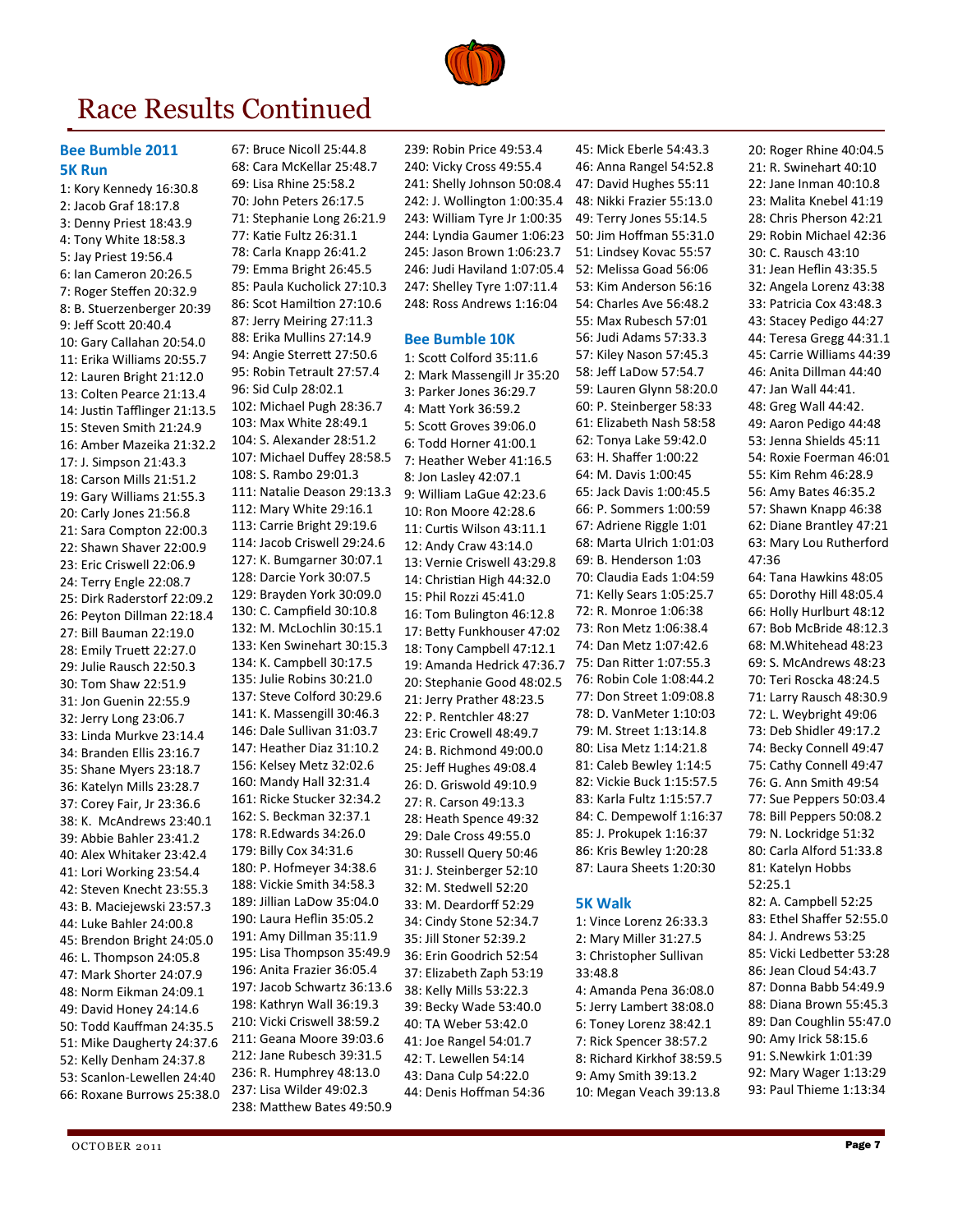Races included are JN Amboy, Old Ben, Sam Costa, Ultimate, Race for Cure, Rock & Roll, Norris JMP 4, Symphony, Trojan Trot, Greentown, Haynes, Race for Grace, Panther Prowl, Converse, AGR, CAM, GNO, Bee Bumble and any one Ultra, Marathon, Half-Marathon or Volunteer. 10 points are awarded for both the Race for the Cure and the Relay for Life.

#### Runners Women 0-12

Alexandra Parr 6-115V Madison Parr 6-92V Kelsey Metz 3-44 Maya James 2-40 Sophia Wyman 2-40 Kailee Taflinger 2-30R Kelsey Weber 2-30R Lauren Weber 2-30R Maggie Weber 2-30R Natalie Weber 2-30R Lana Pham 1-20V Emily Riggle 1-20V Gretchen Riggle 1-20V

#### 13-19

Carly Jones 17-320CR Emily Allen 10-150HCR Christina Deyoe 4-62H Jillian LaDow 4-57 Sophie Frazier 1-20V Kelsey Kennedy 1-20 Bethany Neeley 1-20V Brittany Neeley 1-20V Krissy Durr 1-15 Kayla Reinagle 1-10R

#### 20-24

Brittiani Gillem 9-180H Laura Heflin 11-169RV Kathryn Wall 9-137HCR Amber Longwith 5-64R Sarah Lee 3-42R Vanessa Lorenz 2-25

#### 25-29

Lindsay Thompson 4-80 Laura Powers 3-60 Rhiannon Thompson 2-40H Jillian Weaver 2-40H Natilee Jones 2-35H Amy Baron 1-15

#### 30-34

Carla Knapp 9-165H Melissa Goad 8-150H Adriene Riggle 7-107HR Kelly Wright 3-60 Amanda Fernandes 3-52H Rebekah Monroe 2-32V Jennifer Pitner 2-27 Geana Moore 2-24 Kathleen Bagwell 1-20H

Kelly Barker 1-20H Allison Irvin 1-20H Sharon Whelan 1-20 Justine Eads 1-15

#### 35-39

Nikki Frazier 11-220HV Jennifer Sinka 5-85H Tina Dixon 4-62HR Erika James 3-55H Mary Cameron 3-52H Michelle Boyd 2-40 Cassandra Hauswald 1-20 Robyn Pagington 1-20H Darcie York 1-20 Anna Kantz 1-15

#### 40-44

Heather Weber 11-220H Shelly Wyman 8-124H Tami Moore 6-105MH Carol Savage 7-97HRV Patricia Weitzel 6-87CR Dana Culp 4-70H Kristine Bewley 3-42H Laura Sheets 3-42H Tasha Rogers 2-40MH Gina Sheets 2-40U Lisa Birkhimer 1-20 Stella Rood 1-20H

#### 45-49

Cara McKellar 15-270H Cindy Stone 9-180H Laura Cook 6-81 Kim Anderson 3-55UH Lisa Metz 4-49 Joni McCracken 2-40HV Carrie Lee 2-20R

#### 50-54

Laurie Ousley 10-185H Roxane Burrous 3-60UH Anita Upchurch 3-50HC Doris Campbell 2-32 Carla Yerkes 1-20

#### 55-59

Anna Rangel 20-380HCRV Robin Tetrault 15-234MHRV Robin Cole 15-197C Joyce Pennycoff 9-134HRV Vicki Boles 7-112HRV Sue Keller 7-69 Theresa Barlow 1-20V

#### 60-64

Kathy Murdoch 8-160 Rhenda Acton 8-145 Jeanie Townsend 7-112R

### 65-69

Susan Gerhart 1-20 Kathie Leach 1-20

### Men

0-12 Justin Taflinger 5-90R Keagan James 5-87 Brendyn Rogers 3-55 Aidan Frazier 3-44V Vinh Lee 2-35 Cavan Williams 2-35 Caleb Bewley 1-20 Colby Mims 1-20 John Paul Wyman 1-15 Brayden York 1-15 Gradyn Rogers 1-12

#### 13-19

Chad Jr. Gaddis 7-122V Jacob Bradshaw 5-92H Billy Jones 6-89CR Austin Young 3-60H Kyle Starich 2-25 Waylon Coulter 1-20 Minh Pham 1-20 Ben Bradshaw 1-15 Quinn Reinhardt 1-15 Nate Williams 1-15 Landrum Neer 1-10 Eric Doyka 1-9

#### 20-24

Kory Kennedy 16-310HV Parker Jones 17-290HCV Jordan Ousley 6-83H

25-29 BJ Needler 7-140 Michael Tetrault 1-20H

#### 30-34

35-39

Chad Sr. Gaddis 7-140V Billy Cox 6-80C Mark Fernandes 2-35H Mark Eads 1-20 Andrew Jones 1-20H

T.A. Weber 11-172HR Chris James 7-135 Samuel Parr 8-119 David Reinagle 7-97HCRV Sam Grant 5-92HV Matt York 5-89MH Tim Taflinger II 5-77HR Chris Frazier 4-70MH Aaron Kirk 3-47 William Irvin 1-20H

#### 40-44

Scott Colford 14-280UM Terry Jones 16-227HC Jay Priest 9-160MH Ron Moore 8-134HV David Emry 9-132HRV Paul Wyman 8-121MH Scott Riggle 4-62HRV Steve Williams 4-50H Ken Austin 3-42 Don Rogers 2-40MH Michael Rood 1-20H Travis Sheets 1-20M Vern Graves 2-18 Sid Culp 1-15 Dwight Elliott 1-10

#### 45-49

Michael Graham 19- 312HCRV Scott Deyoe 12-160HCRV Paul Sanders 8-155H Kim Lee 8-132R Dana Neer 2-40HV Brian Reinhardt 2-40HV Rich Bradshaw 1-20H Scott Glover 1-20 Chee Lee Lee 1-10

### 50-54

Phil Rozzi 17-256UHV Ken Swinehart 18-199HRV Eric Mathew 11-161H Ray Tetrault 15-174MHRV Jerry Long 9-136 Kenny Bennett 7-120 Kevin Campbell 10-109HV Byron Bundrent 5-100 Jerry Meiring 8-79 Bruce Savage 8-79HRV Al Hochgesang 6-70 Ron Metz 4-58HV Doug Hollingsworth 4-57H Jeff Cardwell 5-43

William Jones 2-32V Keith McAndrews 2-30 Scott Hemmeger 1-20H Heath Spence 1-15

### 55-59

M. Shorter 18-330HCRV Mike Deardorff 13-187H Earl Strong 8-127 Greg Townsend 8-116RV Jeff LaDow 6-86H Scott Hamilton 3-44V Dave White 2-40H Russ Hovermale 3-33 Michael Campbell 1-20H John Sites 1-20 Joe Yeagle 2-19 Karl Stoneking 1-10

#### 60-64

Gary Callahan 12-240 Charlie Skoog 16- 237HCRV Joe Rangel 12-210CRV Ricke Stucker 15-175CRV Vern Keller 8-113 Tom Miklik 6-87H Bill Menges 5-56H Fred Chew 2-40H Steve Wand 3-33 Steve Kilcline 2-30H Walter Brown 1-20H Bill Cox 1-10R

#### 65-69

David Hughes 11- 185UCV Bill Barnett 9-180HV Doug Mankell 9-149 Dale Sullivan 2-32

### 70-74

Stan Shuey 12-215CV John Peters 5-100 Ken Huston 3-42

#### 75-79

Robert Cupp 7-130R Riley Case 3-60 Bill Heck 1-20V

#### Walkers Women 20-24

*(Continued on page 9)*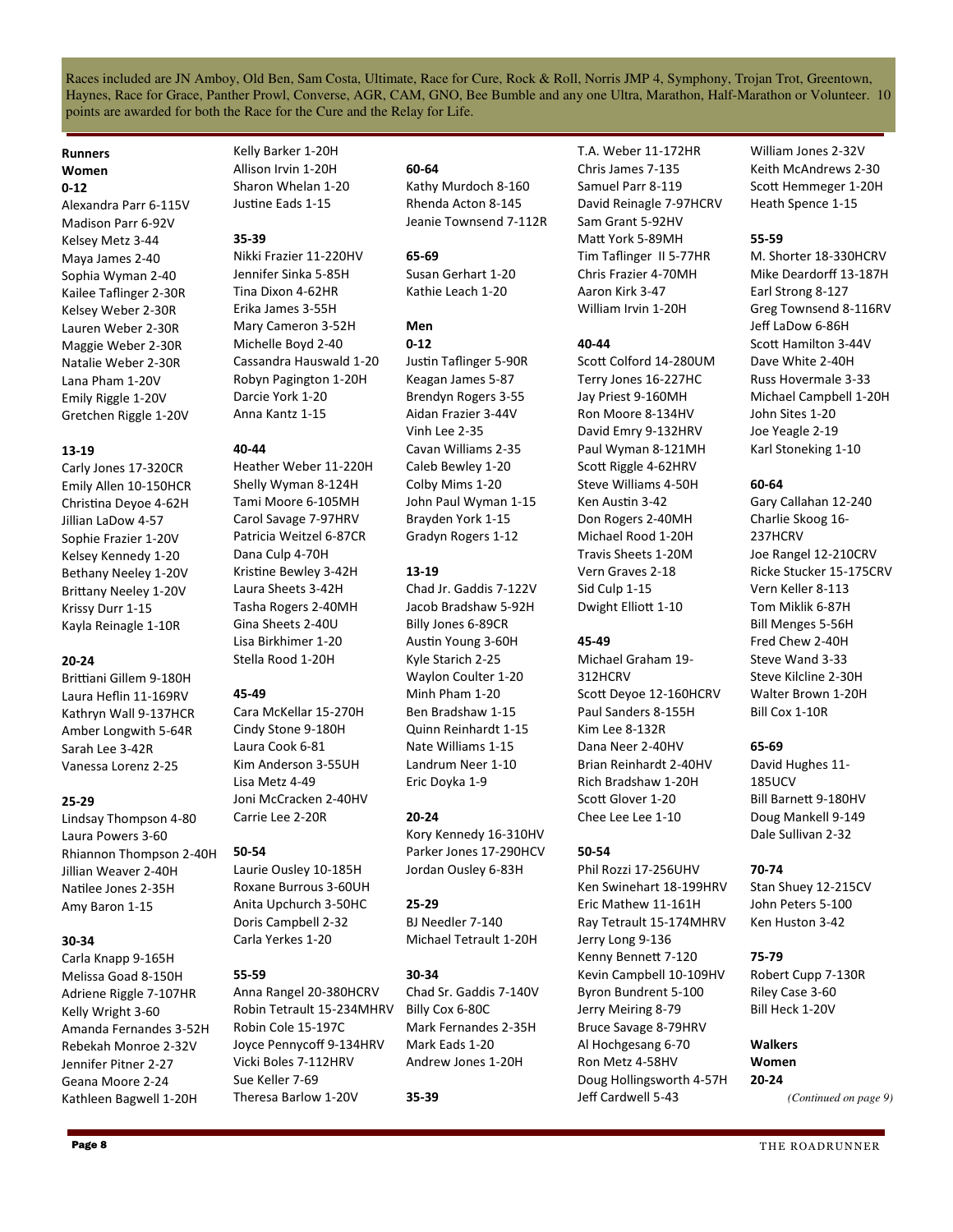## 2011 Calendar

October 08 St. Joseph Foundation's Runnin' the Shores 5K Location: Champaign Shores Kokomo, IN Contact: Todd Moser Email: TMoser@stjoseph.stvincent.org http://www.stvincent.org/St-Joseph/Ways-to-Give/Foundation-Events.aspx

October 29 YMCA Jackolantern Jog 5K Run/Walk Time: 8am Location:YMCA, Kokomo

#### **\*\*\*\*\*\*October 30\*\*\*\*\*\***

**Date Change** 

Club Kokomo Nickel Plate Trail 8K /3 Mile Walk Time: 2 PM Location: Peru Side of Rail Bridge

November 12 CKRR Charity 5K Run/ Walk Time: 9 AM Location: UAW 292 Union Hall, Alto & Park Roads, Kokomo, IN Contact: Charlie Skoog

Email: runckrr@aol.com

November 24 Club Kokomo Cares 5K Run/ Walk Time 8am Location: Highland Park

December 31 CKRR New Year's Eve 5K Run/ Walk Time: 2 PM Location: UAW Local 292 Contact: Joni McCracken Email: joni.renee@att.net

# Inspirational Thought of the Month

**The Christian life is not a sprint, it is a marathon. It is easy to get distracted, but we need to remain disciplined. Like the author of Hebrews says, so that we do not grow weary in the race, let us keep our eyes fixed on Jesus.** 

**"Let us fix our eyes on Jesus, the author and perfecter of our faith, who for the joy set before him endured the cross, scorning its shame, and sat down at the right hand of the throne of God. Consider him who endured such opposition from sinful men, so that you will not grow weary and lose heart"** 

 **(Hebrews 12:2-3).** 

# 2011 Points Continued

| Brittany Deyoe 1-20    | Angie Bowman 3-50H      | Jan Wall 8-160            |                        | Greg Wall 1-12         |
|------------------------|-------------------------|---------------------------|------------------------|------------------------|
|                        | Stacey Jones 2-30       | Barbara Hobbs 1-10R       | 40-44                  | Melvin Hobbs III 1-10R |
| $25 - 29$              | Chari Devoe 1-15        | Christine Williamson 1-10 | Brian Allen 11-200HCRV |                        |
| Holly Hurlburt 1-20    |                         |                           |                        | 65-69                  |
| Ashley Taflinger 1-20H | 50-54                   | 60-64                     | 50-54                  | John Mohr 4-80         |
|                        | Mary Miller 19-360HRV   | Angela Lorenz 14-260R     | Steve Inman 6-115      | Jim Burrous 2-40UH     |
| 30-34                  | Raye Jean Swinehart 17- |                           | Don Hurd 4-65          | David Mygrant 1-20H    |
| Amy Irick 3-60         | 239HRV                  | 65-69                     |                        |                        |
|                        | Amanda Pena 14-214HCRV  | Mary Lou Rutherford 17-   | 55-59                  | 70-74                  |
| 35-39                  | Jane Inman 16-198HR     | 310CR                     | Rick Spencer 7-130     | Jerry Lambert 17-      |
| Tiffany Parr 5-100V    | Jayne Stucker 13-138CR  | Diana Brown 9-135RV       | Tim Taflinger 3-50HR   | 310HCR                 |
|                        | Debbie Riffe 5-66RV     | Jane Reid 1-20V           | Bob Longwith 1-10R     | Jim Gross 12-200H      |
| 40-44                  | Gayle Long 1-10         |                           |                        | Dan Coughlin 6-84RV    |
| Anh Lee 3-60           | Kathy Touloukian 1-7    | Men                       | 60-64                  | Jerry Leach 1-20V      |
|                        |                         | $25 - 29$                 | Toney Lorenz 17-320RV  |                        |
| 45-49                  | 55-59                   | Vince Lorenz 14-270HV     | Robin Michael 9-140    | $80+$                  |
| Jean Heflin 14-270RV   |                         |                           |                        | Milt Brown 2-30R       |